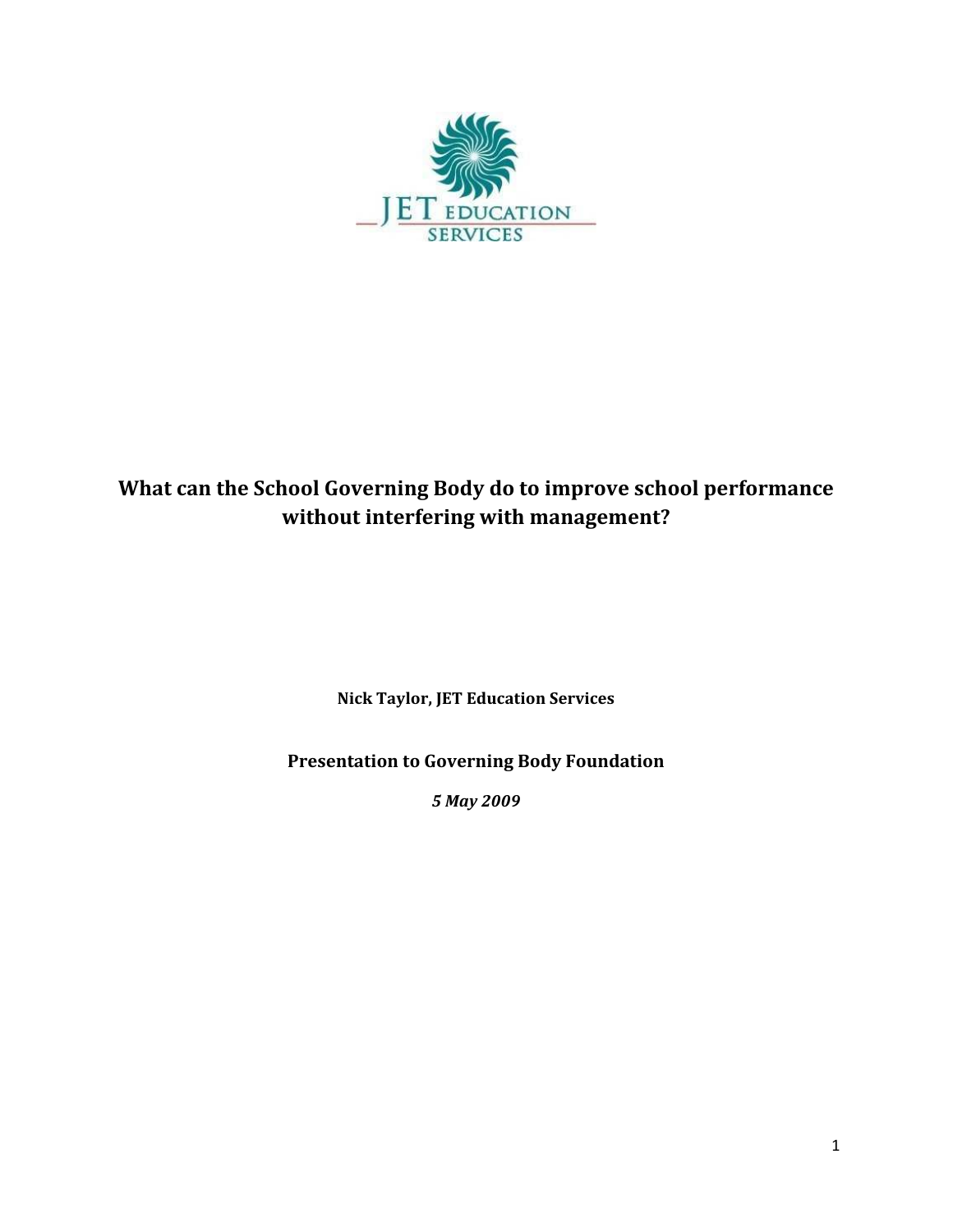I want to make three points with respect to our topic this morning. First, taking an active interest in the performance of the school it governs is a most important priority for any School Governing Body. Second, this is a tricky question, given the relationships established by law between the principal and his/her governing body with respect to the curriculum. However, and this is the third and central focus of my address this morning, there are many opportunities for school governors to influence and monitor the academic performance of the school.

## 1. The need to focus on quality at all levels

First, the question posed by our topic is of great pertinence to all schools in South Africa. It has become well known that the performance of the majority of the country's schools is well below par, even compared with much poorer countries in Africa. Given our expenditure on education, performance should be very much higher. What is not quite as well known is that underperformance and poor quality occur at every level of the school system, and in all sectors of the population. I think many relatively affluent parents are under the impression that their children receive a world class standard of schooling in many suburban state schools throughout the country. Well, although we certainly can boast a number of schools able to compete with the best, the evidence would indicate that, in general, this complacency is not well founded.

In Figure 1, for example, we see the Grade 6 maths scores for 14 Southern and Eastern African countries participating in the 2000 SACMEQ1 testing programme. In terms of mean country scores, South Africa is placed ninth, behind neighbours Botswana, Swaziland and Mozambique, all three East African countries Kenya, Tanzania and Uganda, and the two Indian Ocean island states of Mauritius and the Seychelles. What is equally disturbing is that this relatively poor performance occurs at all socio-economic levels, including the richest public schools. It is true that our richest quintile of schools is ranked third in Grade 6 math performance, but we are placed behind Kenya, a country with a per capita GDP one-fifth that of South Africa's.

 $\overline{a}$ 

 $1$  The Southern and Eastern African Consortium for Monitoring Educational Quality, an initiative of UNESCO and administered by the Institute for Educational Planning, Paris.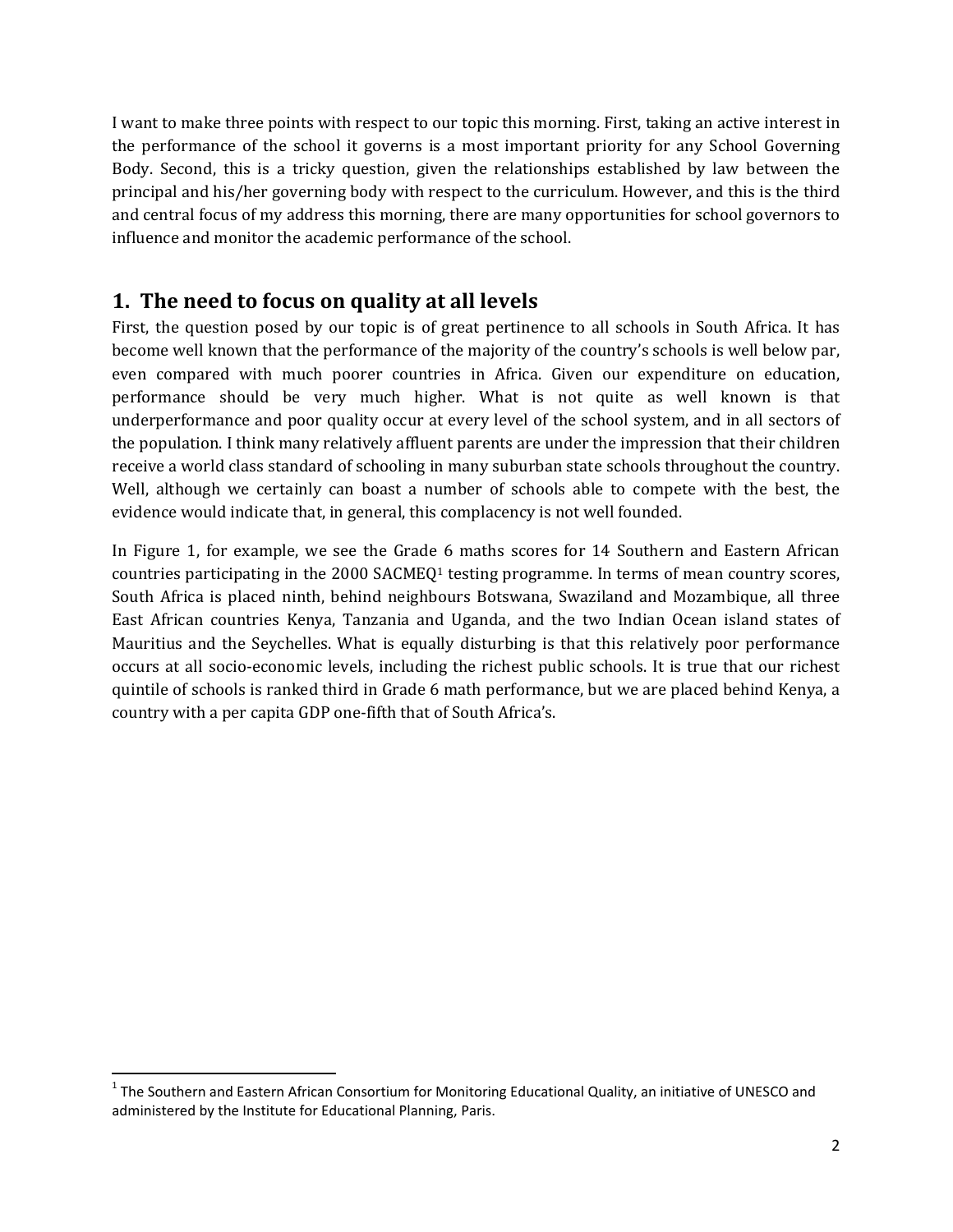| Quintile            | 1   | $\mathbf{2}$ | 3   | 4   | 5   | Mean |
|---------------------|-----|--------------|-----|-----|-----|------|
| Botswana            | 491 | 499          | 510 | 508 | 557 | 513  |
| Kenya               | 540 | 545          | 555 | 565 | 611 | 563  |
| Lesotho             | 443 | 448          | 448 | 445 | 452 | 447  |
| <b>Malawi</b>       | 422 | 427          | 435 | 433 | 447 | 433  |
| <b>Mauritius</b>    | 519 | 564          | 587 | 620 | 640 | 584  |
| <b>Mozambique</b>   | 526 | 525          | 531 | 530 | 538 | 530  |
| <b>Namibia</b>      | 403 | 402          | 411 | 425 | 513 | 431  |
| <b>Seychelles</b>   | 520 | 541          | 555 | 576 | 579 | 544  |
| <b>South Africa</b> | 442 | 445          | 454 | 491 | 597 | 486  |
| <b>Swaziland</b>    | 506 | 511          | 511 | 513 | 541 | 517  |
| Tanzania            | 484 | 511          | 529 | 528 | 560 | 522  |
| Uganda              | 484 | 497          | 498 | 509 | 543 | 506  |
| <b>Zambia</b>       | 414 | 425          | 436 | 434 | 466 | 435  |
| Zanzibar            | 478 | 472          | 478 | 479 | 484 | 478  |
| Mean                | 468 | 480          | 485 | 492 | 560 | 468  |

Figure 1: SACMEQ mean maths score by quintile vd Berg & Louw, 2006

Similar results confirm the picture of an underperforming system in all the other international comparative testing programmes in which South Africa participates. In the 2006 application of the PIRLS2 literacy tests for Grade 4 learners, our mean score was half that of the international mean, and well below those for other developing countries in the sample.

|                                          | G4  |
|------------------------------------------|-----|
| <b>Singapore</b>                         | 558 |
| <b>International mean</b>                | 500 |
| <b>Trinidad &amp; Tobago</b>             | 436 |
| Kuwait                                   | 330 |
| <b>Morocco</b>                           | 323 |
| <b>South Africa</b>                      | 253 |
| $C_1, \ldots, C_n$ II $C_2, \ldots, C_n$ |     |

Table 1: South Africa's PIRLS mean scores compared with those of selected countries

Source: Howie, et al 2007

l

The poor scores in primary school maths and literacy are mirrored in our high school maths and science scores. The TIMSS<sup>3</sup> scores for 1995, 1999 and 2003 indicate that, not only are we the lowest performing developing country in the sample, but that our scores have remained unchanged over this eight year period (Table 2).

<sup>&</sup>lt;sup>2</sup> Progress in International Reading Literacy Study, run under the auspices of the International Association for the Evaluation of Educational Achievement (IEA), based at Boston College, Boston.

 $3$  Trends in International Maths and Science Studies, also run by the IEA.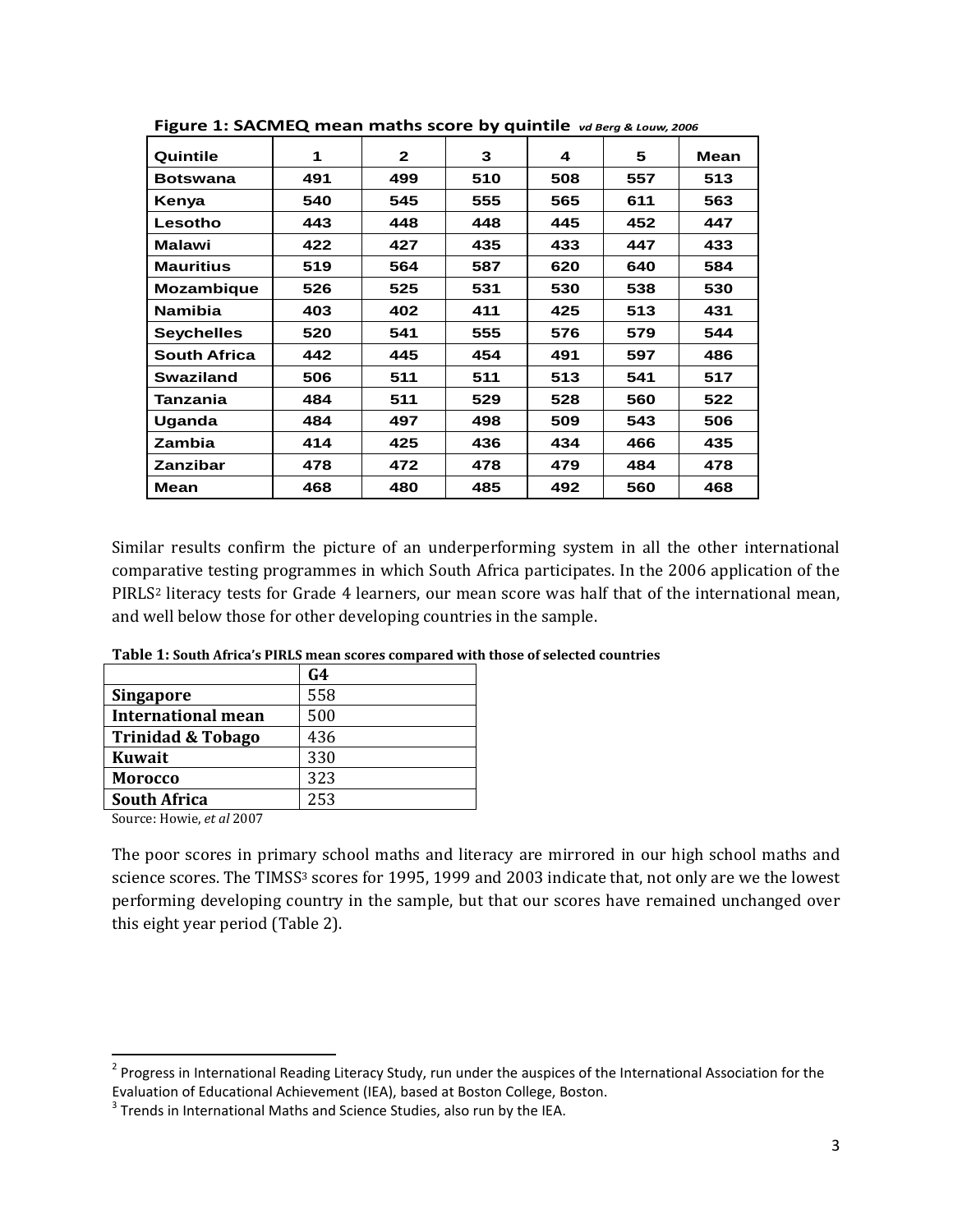|                  |                  |                                  | <b>Average scale scores</b> |      |      |                |      |      |
|------------------|------------------|----------------------------------|-----------------------------|------|------|----------------|------|------|
| Country          | <b>GNP</b> (USD) | <b>Education spend</b>           | <b>Mathematics</b>          |      |      | <b>Science</b> |      |      |
|                  |                  | $\left(\% \text{ of GNP}\right)$ | 1995                        | 1999 | 2003 | 1995           | 1999 | 2003 |
| <b>Singapore</b> | 32810            | 3.0                              | 609                         | 604  | 605  | 580            | 568  | 578  |
| Int average      |                  |                                  | 519                         | 521  | 467  | 518            | 521  | 474  |
| <b>Tunisia</b>   | 2110             | 7.7                              |                             | 448  | 410  |                | 430  | 404  |
| <b>Chile</b>     | 4820             | 3.6                              |                             | 392  | 387  |                | 420  | 413  |
| <b>Morocco</b>   | 1260             | 5.3                              |                             | 337  | 387  |                | 323  | 396  |
| <b>Botswana</b>  |                  |                                  |                             |      | 366  |                |      | 365  |
| Ghana            |                  |                                  |                             |      | 276  |                |      | 255  |
| SA               | 3210             | 8.0                              | 278                         | 275  | 264  | 263            | 243  | 244  |

#### Table 2: TIMSS scores 1995, 1999 and 2003

Source: Howie (2001), Reddy (2006)

The PIRLS framework is particularly illuminating, because the reading benchmarks which comprise the framework describe progressively higher levels of reading proficiency. Furthermore, the ladder of reading ability shown in Table 3 coincides with a hierarchy of increasingly complex cognitive processes. Thus, extracting information stated explicitly in a given text (Low reading benchmark) is easier to do than to make inferences about given information (Intermediate benchmark), which in turn is easier that justifying an interpretation of a text, using evidence from the text (High benchmark), and the most challenging task is to integrate information across different texts (Advanced benchmark).

| <b>PIRLS</b>     | <b>Score</b> | <b>Reading Skills</b>                                         | Intnl  | SA <sub>G4</sub> |
|------------------|--------------|---------------------------------------------------------------|--------|------------------|
| <b>Benchmark</b> |              |                                                               | median |                  |
| Advanced         | $625+$       | Advanced readers. Learners are able to integrate              | 7%     | SA 1%            |
|                  |              | information across relatively challenging texts and can       |        | $1\%$ A          |
|                  |              | provide full text-based support in their answers.             |        | 3% E             |
|                  |              | Learners are able to make interpretations and can             |        |                  |
|                  |              | demonstrate that they understand the function of              |        |                  |
|                  |              | organizational features in texts.                             |        |                  |
| High             | $550 -$      | <b>Competent readers.</b> Learners exhibit the ability to     | 41%    | SA 3%            |
|                  | 625          | retrieve significant details embedded across the text, to     |        | 8% A             |
|                  |              | provide text-based support for inferences, and to recognise   |        | 10% E            |
|                  |              | main ideas, some textual features and elements and are        |        |                  |
|                  |              | able to begin to integrate ideas and information across       |        |                  |
|                  |              | texts.                                                        |        |                  |
| Intermediate     | $475 -$      | Some reading proficiency. With regards to reading             | 76%    | SA 7%            |
|                  | 549          | stories, learners are able to understand the plot at a        |        | A 22%            |
|                  |              | literal level and to make some inferences and connections     |        | E 23%            |
|                  |              | across texts.                                                 |        |                  |
| Low              | $400 -$      | Basic reading skills. Learners able to recognise, locate      | 94%    | SA 13%           |
|                  | 474          | and reproduce information that is explicitly stated in texts, |        | A 37%            |
|                  |              | and make straightforward inferences.                          |        | E 36%            |

Table 3: PIRLS Benchmark scores

A, E: scores of children who took the test in Afrikaans and English, respectively.

Source: Howie, et al 2007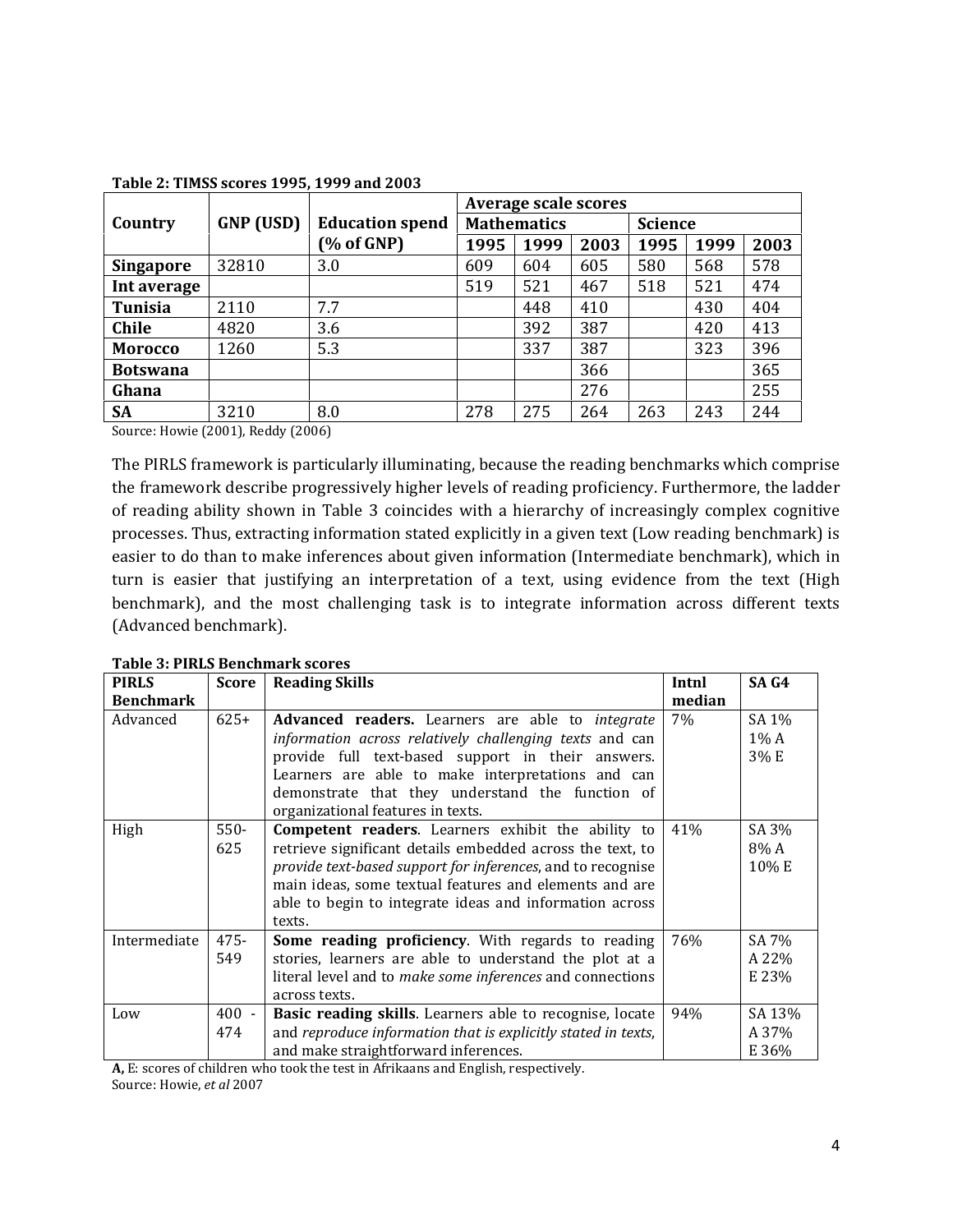The second column from the right in Table 3 shows the median percentage of children internationally achieving the respective benchmarks. The far right column shows that South African children on average (SA) are well behind the international median at all benchmark levels. Children were required to write the test in the language in which they had received instruction in the first 4 years of schooling, and the performance of children who took the test in English (E) and Afrikaans (A) therefore gives a good indication of the top end of the South African spectrum: here the results are also discouraging when compared with the international median.

Tests such as PIRLS rarely assess extended writing ability, because of the practical difficulties of doing that on any scale. However, it is well known that *producing* a text at any given level of complexity is more challenging still than *recognising* or interpreting the same kind of text, indicating that writing complex texts represents the highest level of cognitive challenge. The point I am making here is that reading and writing lie at the heart of learning, of developing the ability to understand ideas at different levels of cognitive complexity, and to express such ideas verbally or in writing. Indeed, I would go so far as to say that schooling is about reading and writing at progressively more complex levels and in an increasing number of specialist subject areas (literature, history, mathematics). As learners encounter increasingly complex vocabulary, grammatical structures and ideas, all of which are best exercised through written text, their language abilities develop and so do their cognitive capacities. The core business of schools is intellectual development, and I have argued that intellectual development is essentially powered by reading and writing. And the international tests tell us that South African children of all ages and social backgrounds are not doing nearly enough of it, and what we do is generally of too low a level. This conclusion gives a very clear message to School Governing Bodies (SGBSs) and School Management Teams (SMTs) alike: promote a reading and writing culture in our schools of a far greater intensity and depth than the culture we are maintaining at present.

### 2. The relationship between governance and management

Which brings us to my second point: what is the proper role of the SGB in curricular matters? Well, the situation is complicated by the provisions of the SA Schools Act, which clearly gives the greater authority, correctly in my view, to the principal on curriculum matters. On the other hand, the Act specifies that the governing body '… must promote the best interests of the school and strive to ensure its development through the provision of quality education for all learners at the school'.

Under the legal framework pertaining in SA public schools, the SGB has no option but to work in partnership with the principal and his/her management team on improving academic performance, and in any case this is by far the more productive relationship between the governors and managers in any organisation.

### 3. Ways for the SGB to get involved in educational quality

Indeed, the SA Schools Act provides plenty of scope for a partnership between the SGB and SMT on curricular matters, including the one I have identified as a key priority: promoting higher levels of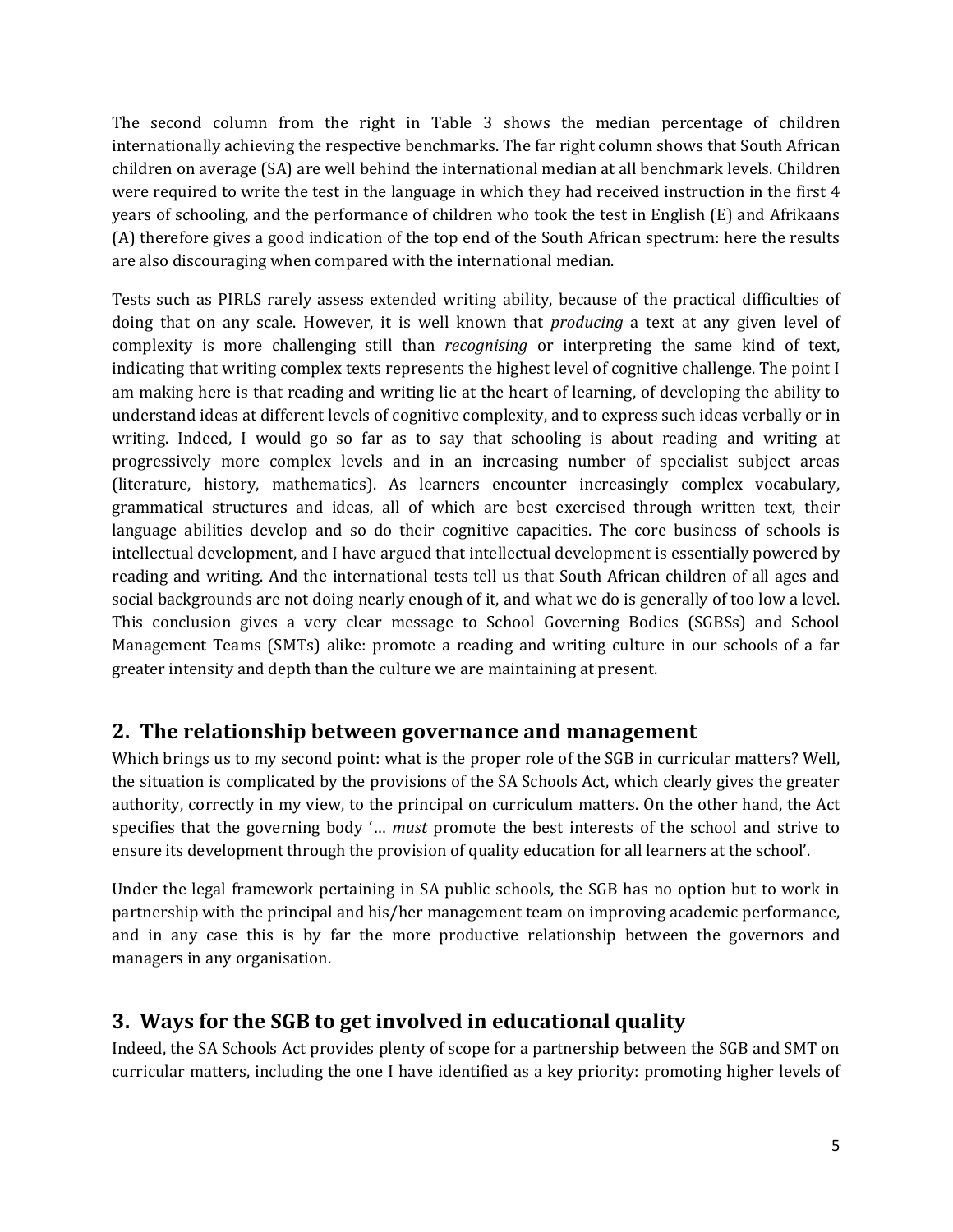proficiency in reading and writing. I want to suggest that there are three main mechanisms at the disposal of the SGB through which this aim can be achieved.

### 3.1 The Academic Performance Improvement Plan

First, there is what the SA Schools Act, as amended in December 2007, calls the Academic Performance Improvement Plan (APIP). The Act requires the principal to:

- Formulate an improvement plan, which must be submitted to and approved by the provincial Head of Department and tabled at an SGB meeting, and
- Report on progress made in implementing the plan by 30 June to both the HOD and the SGB.

The APIP therefore provides the ideal mechanism for improving academic performance, and for the focal point for cooperation between the SGB and SMT. It should be very clear from my argument so far that the APIP should have as its central focus the improvement of reading and writing: children should be reading and writing every day in every subject. In languages and the content subjects they should write at least one extended passage a week, because it is through describing the world in detail, expressing their feeling and opinions at length and analysing ideas in depth that the higher cognitive functions are developed. In maths and the sciences writing should also happen every day, and a good deal of this should consist of solving relatively complex problems involving a number of steps and utilising inferential and deductive reasoning to solve non-standard problems.

A common response of teachers to these suggestions is that they couldn't set so much writing for their learners because they, the teachers, couldn't possibly mark it all. Well, feedback to children about their writing is most important in promoting learning, but teachers certainly don't have to assess in detail everything their learners write. They could mark a sample of work every week, they could mark parts of a written exercise, they could ask one learner to read out her written piece as a way of starting a discussion on a topic, or employ a host of other strategies. Yes, learners' work should be assessed systematically and as frequently as possible, but it is far more important for learners to write every day than it is for teachers to mark every bit of written work produced.

Another thing about learners' writing is that it provides the most effective indicator for monitoring the quality of teaching and learning. In my view, monitoring is not about checking compliance with policy but about identifying areas, in the work of both teachers and learners, which require further development. And I believe that checking teacher work schedules, lesson plans and the voluminous assessment records demanded by provincial departments can all too easily reflect good intentions and rose coloured reconstructions rather than the substance of learner achievement. Indeed, the easiest way of getting to the substance of what learners can do is to look at the written work they undertake daily in class. And here too, Heads of Departments (HODs) don't have to check every learner's book: a random sample of two or three books drawn once a month is the very best barometer for what actually happens in the class from day to day.

A final point about the APIP is that, given our isolation for so many decades from international standards and the insidious effect this has had on the quality of schooling even in many of our best schools, SGBs may want to investigate ways of subscribing to external testing programmes. This could be implemented at key points in the system – say Grades 3, 6, 9 and 10 – and be implemented annually. A number of agencies, including my own organisation, offer this service. Of the 9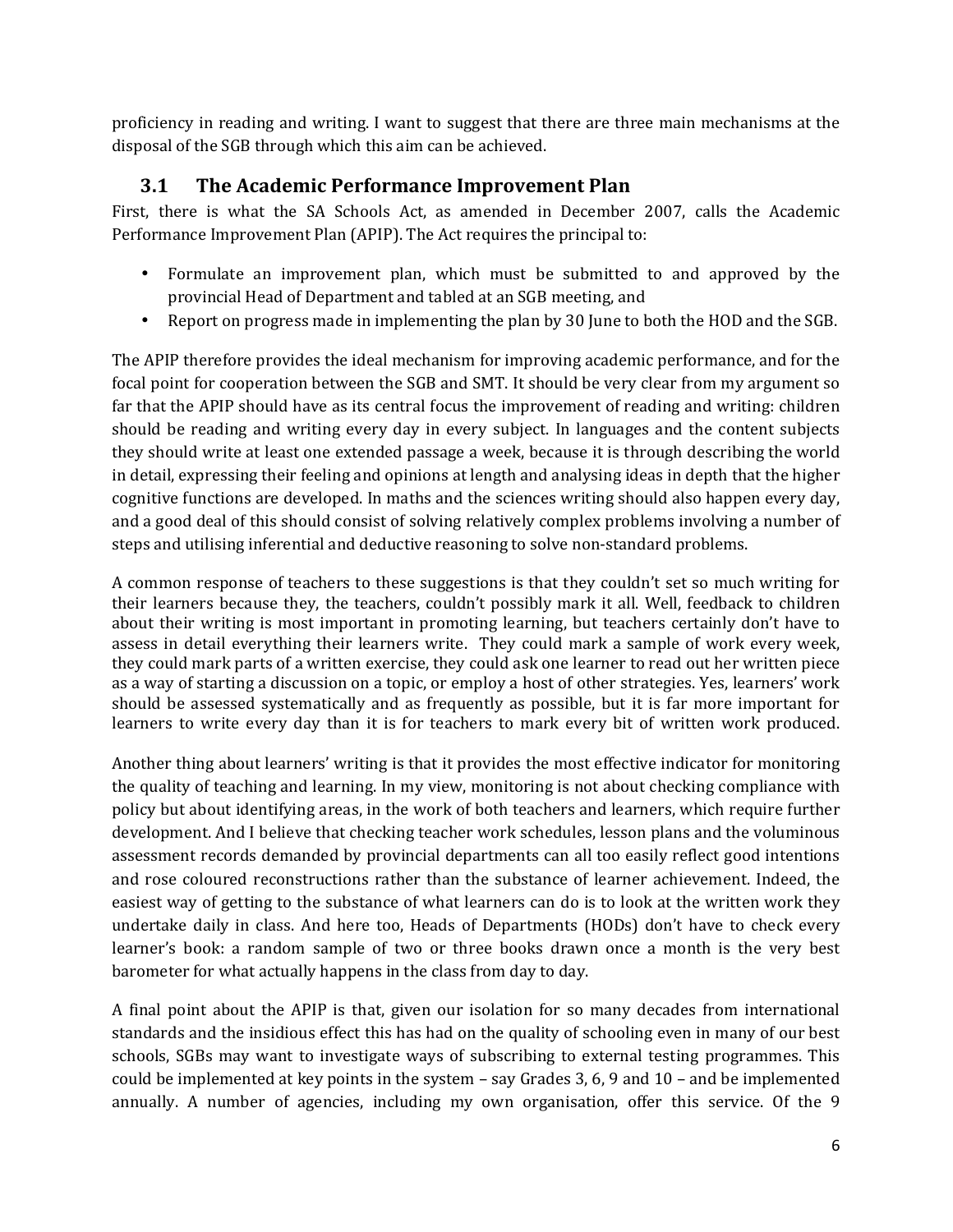provincial education departments, only the Western Cape Education Department (WCED) administers regular tests at levels other than Grade 12. The WCED has made very important progress in this area, but these are common denominator tests which don't push the upper end of the standards envelope. Our top schools need tests which not only stretch the most able students, but also identify those who require remedial instruction in reading and writing, of whom there is an increasing number in suburban schools.

### 3.2 The purchase and management of books

It goes without saying that children cannot read without books, and I am very concerned about the 'worksheet disease' that seems to have permeated our schools in the last few years: we hardly ever see textbooks now in most subjects, and what little textual material the children see is mainly in the form of worksheets. The aversion by South African educators to textbooks is a huge problem, because a good textbook contains, in a single source, a comprehensive study programme for the year: it lays the whole curriculum out systematically, providing expositions of the concepts, definitions of the terms and symbols of the subject in question, worked examples of standard and non-standard problems, lots of graded exercises, and answers. There certainly are examples of bad textbooks in the country, but there are many good textbooks, and these provide the single most valuable teaching and learning resource. In the absence of textbooks children only see fragments of the curriculum, presented through stand-alone worksheets or isolated, short exercises written on the board.

Not only should learners see and use textbooks every day in class, but they should be given the books to keep for the year so that they have access to the whole curriculum in an integrated form, and to which they can continually refer throughout the year. In this regard the SGB has an important role to play. As custodians of the budget, SGBs have plenty of leverage to promote the purchase of a good textbook for each child in each of the main subjects, and to oversee the efficient management of these key intellectual resources.

### 3.3 The selection and professional development of teachers

Perhaps the most important function of the SGB is to recommend teachers for appointment. And here governors, and particularly governors acting in concert through an organisation such as the Governing Body Foundation, can make a very important contribution, not only in their own schools but in drawing attention to a key principle which should be applicable throughout the system. A growing problem in our school system is the very poor knowledge on the part of teachers of the subjects they are supposed to be teaching. Again let me emphasise that there are many excellent teachers in our schools who pursue knowledge with a passion, but unfortunately such teachers are in a small minority in the majority of South African schools.

My organisation manages many teacher development programmes, and whenever we commence a training course for teachers we test their knowledge before the training starts in order to assess how to pitch the training, and then we test them again after training to assess their progress and the effectiveness of the programme. It is quite shocking to find that most teachers fail simple subject knowledge tests of the standard their learners are expected to master. This is a very hard fact to explain, and my current hypothesis is that teachers don't work at their subject knowledge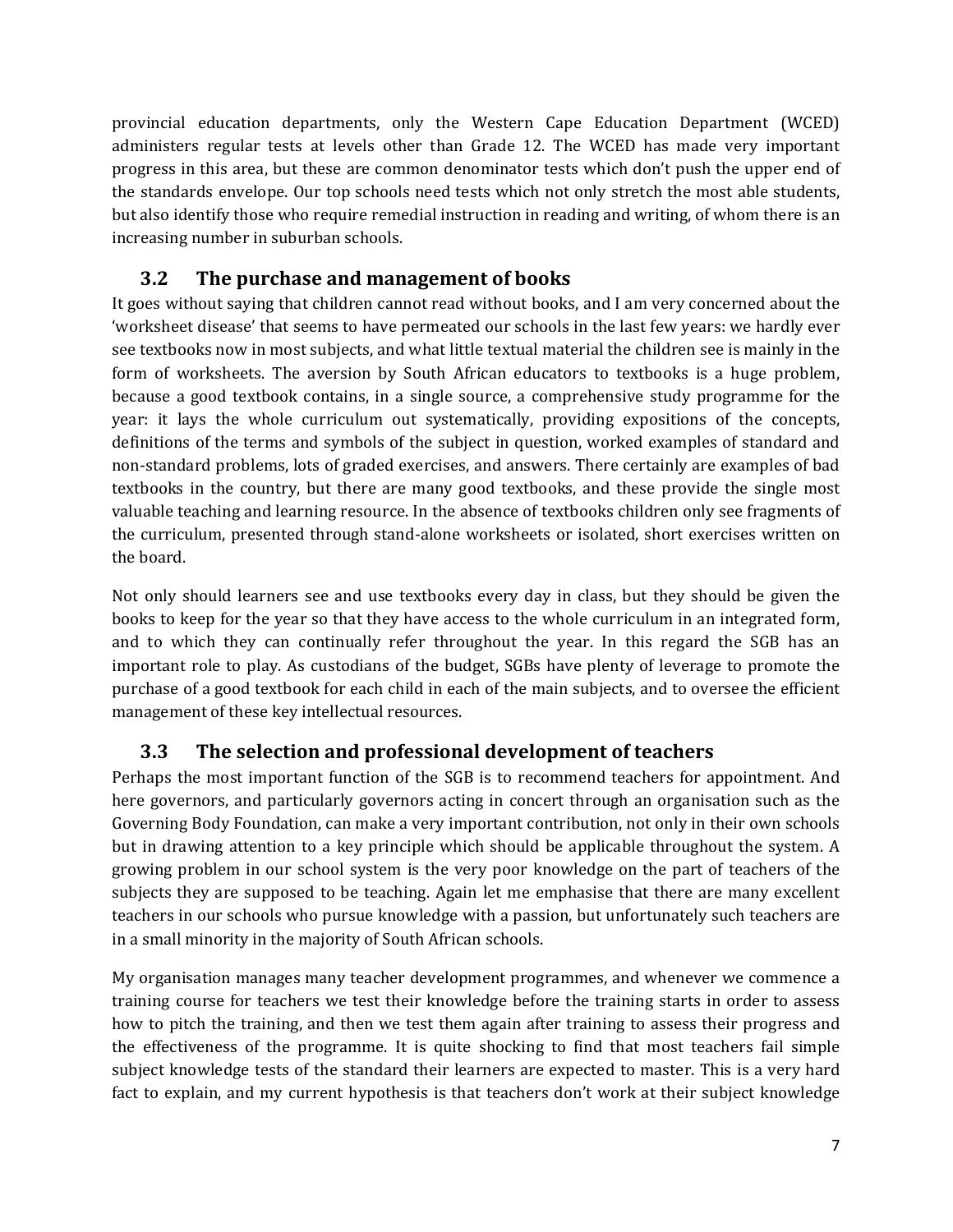because they don't need to. Promotion throughout the civil service, and in the school system in particular, does not depend on expertise and knowledge, but on one or more of any number of nepotistic reasons, such as the union a teacher belongs to, which faction of a political party they support, whether they come from the same village as the principal, etc.

I want to suggest that we foreground the issue of subject knowledge in our selection and promotion of teachers. In my organisation we have found that interviews are a poor tool in selecting staff, but a written exercise which probes the knowledge and writing ability of applicants is most informative. Similarly, if we formally assess the subject knowledge of prospective teachers we will get a very good idea if they have the subject knowledge required to teach. Not only is this important in selecting knowledgeable teachers, but if a growing number of governing bodies adopt this approach, then we will begin to send an important signal about the importance of knowledge and expertise, in the face of the nepotistic practices currently rampant throughout the system.

Finally, it is clear that teachers in successful schools regularly work together in subject groups to discuss their own content knowledge and ways of teaching difficult topics. This goes by various names in the literature – communities of practice, continuing in-school professional development, take your pick. The important point is that, while in-service training programmes do play an important role in improving teacher knowledge and expertise, it is important for teachers to take charge of their own development; indeed, this is an important element of professional practice in any field. And here the SGB can also make a contribution, by encouraging and facilitating regular discussions by subject groups within the school, providing grants for subject experts from outside to run training programmes, for attendance at professional conferences, and the like.

### 4. Conclusion

In conclusion, it is all too easy for the country's best schools to bask in the glow of dozens of A symbols in the matric exam, but it is much more difficult to insist on setting a higher standard across the full range of performance. We need to stretch our students at all levels of academic performance, including the brightest and the best, who, in general, are performing far below their international counterparts. Yes, you will be accused of elitism, while the very politicians who make these accusations will send their own children to your schools. And I have suggested that achieving higher standards is not rocket science: what is required is a central focus on reading and writing at higher levels of cognitive challenge, and on regular frequent writing of extended passages in particular. I have proposed a number of ways in which this may be done, but the specifics will depend on conditions in each school, and any plan should be formulated in discussion between the SGB and SMT.

#### References

Howie, S. (2001). Mathematics and Science Performance in Grade 8 in South Africa 1998/1999. Pretoria: Human Sciences Research Council.

Howie, S., Venter, E., van Staden, S., Zimmerman, L., Long, C., Scherman, V., Archer E. (2007). PIRLS 2006 Summary Report: South African children's reading achievement. Pretoria: University of Pretoria. Centre for Evaluation and Assessment.